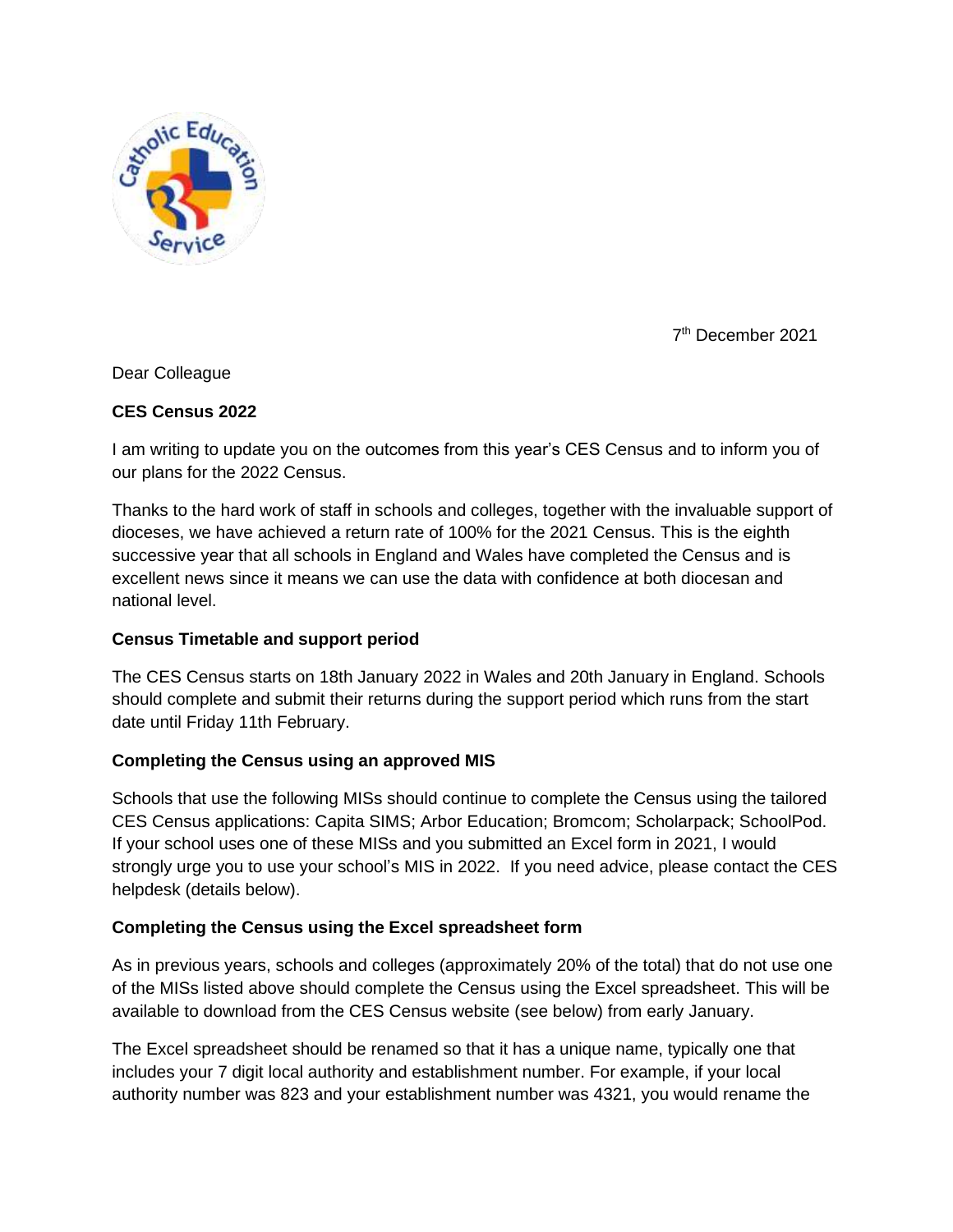form as follows: **CESCensus2022\_8234321.** Please refer to the attached FAQ for further details on renaming your spreadsheet.

## **CES Census Website**

The CES Census website URL is https://www.cescensus.org.uk. The website contains user guides on how to complete the census, frequently asked questions, the census upload page and a page where you can check if your census file has been received and processed.

## **File Submission**

Completed Census files are uploaded using a simple form on the Census website, which is located at https://www.cescensus.org.uk/upload. You must log in to this page using the login details below:

User id: censususer Password: census2022

When a return has been submitted successfully, an email confirmation will be sent to the email address entered on the upload form.

## **Census Helpdesk**

Please remember that most support questions can be answered in the Frequently Asked Questions which is attached and can also be downloaded from the census website: https://cescensus.org.uk/faq.html

We cannot guarantee that the telephone helpline will be answered immediately. Time taken to respond to voicemails will depend on the volume.

You will get **a much quicker response** if you use the online helpdesk. If you have a support query, please raise a ticket at http://www.cescensus.org.uk/helpdesk/. We aim to respond to all tickets on the day they are raised and will monitor the helpdesk outside normal working hours. The online helpdesk also contains an extensive knowledgebase as well as up to date information about ongoing technical issues should any arise during the census.

If you have difficulty using the online helpdesk you can also phone the CES or your diocesan census representative during the support period:

- CES helpline: 020 7901 1909  $(9:30 16:00$  Monday to Friday)
- telephone or email diocesan census representatives, who can assist with some frequently asked questions (see appendix to this letter)

If it will not be possible to complete your census before the end of the support period please contact the helpdesk as soon as a delay becomes inevitable. The CES will then work with you to minimise the delay.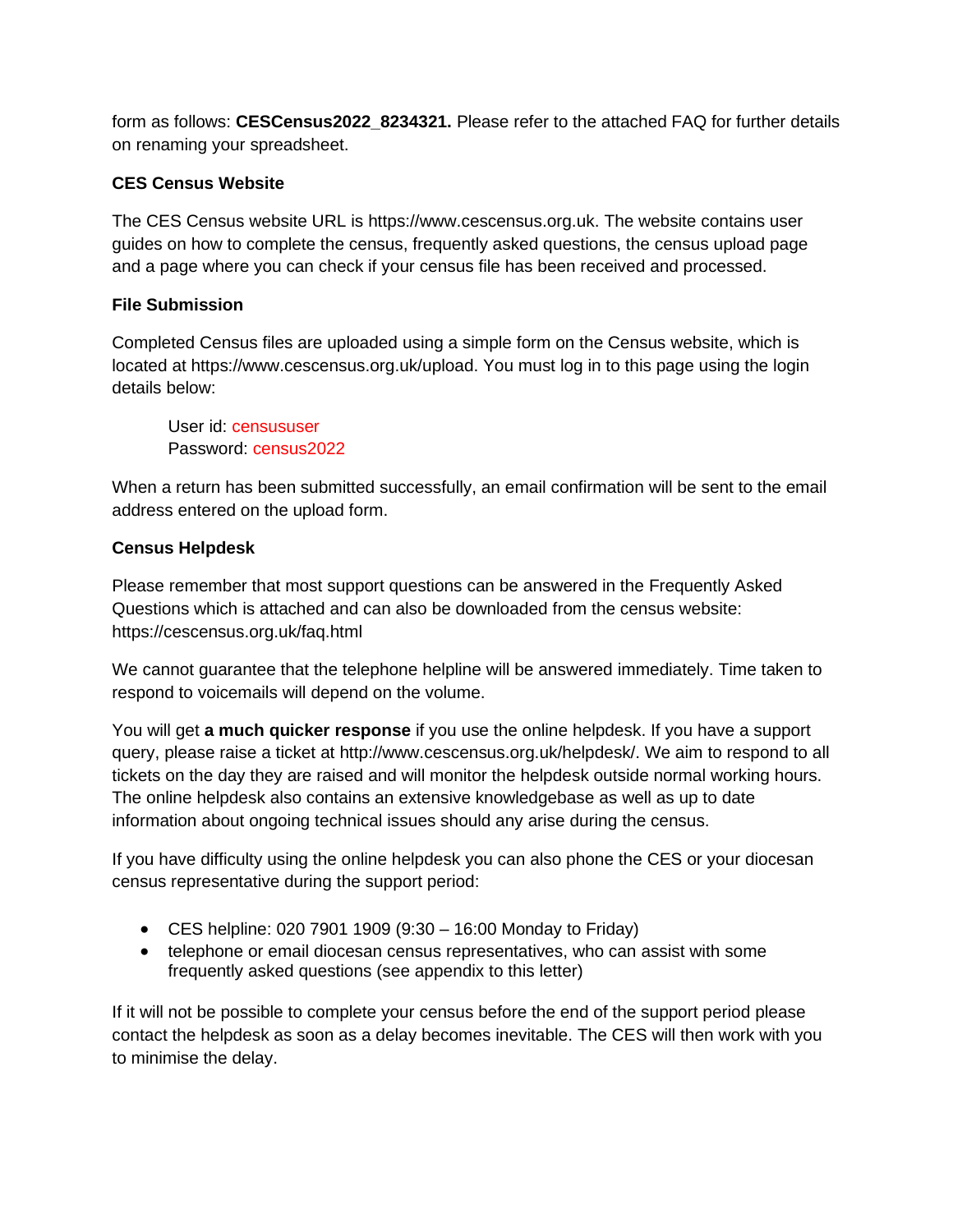## **GDPR and the CES Census**

The annual CES Census is the source of all school data collected by the CES. No data on individual pupils is collected in the census. The name of the headteacher is collected, also a contact name and email address which are used solely for census communications.

A document that describes the extent to which the CES census falls within the General Data Protection Regulation (GDPR) can be downloaded from the CES census website. This document addresses questions that the CES has received from schools that raised concerns about the CES census and privacy of schools' data.

If you have any questions about this letter, please raise a ticket on the online helpdesk (https://www.cescensus.org.uk/helpdesk/) or email census@catholiceducation.org.uk.

Yours sincerely

Robert Rushworth

#### **Data Manager, Catholic Education Service**